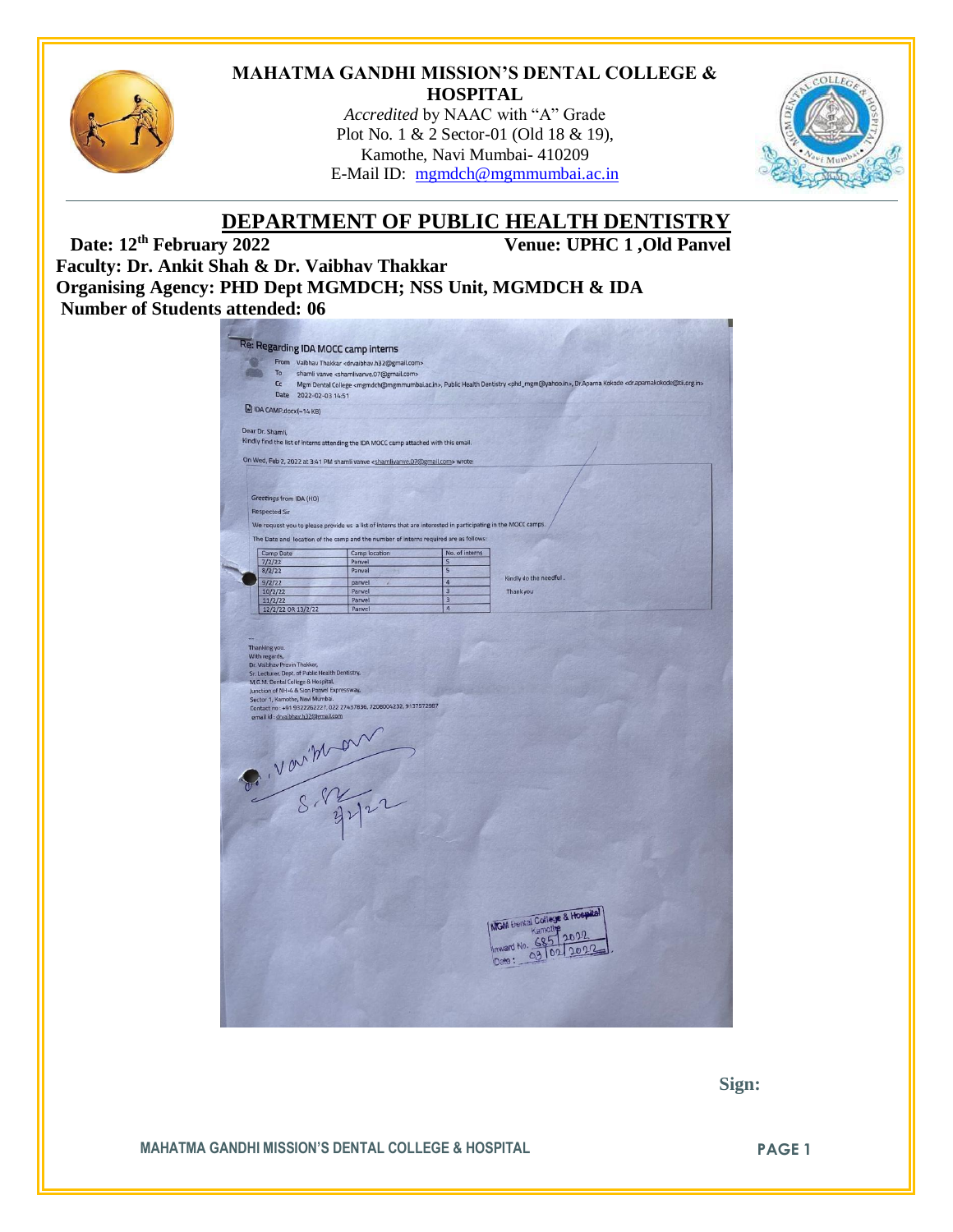#### **Assessment of Oral Health Status and Treatment need of patients at UPHC 1 ,Old Panvel**

MGM Dental College in association with IDA constantly takes efforts of extending the oral health care to the community. The oral care initiative was also extended to patients at UPHC 1 ,Old Panvel with the intention of creating awareness and providing oral health care to the patients.

## **Aim and objective:**

- 1. To assess the oral health status of patients and to provide necessary Dental treatment.
- 2. To educate them and create awareness about oral health.

#### **Method**:

A type III examination was carried out with the use of mouth mirror and probe in day light. All the patients were assessed for oral health status and were explained the need to get the problems corrected. The patients were made aware of the existing dental problems and preventive measures were explained.

**Observations:** A total of 11 patients were examined for various dental problems. Those requiring extensive treatment were referred to MGM Dental College and Hospital, Kamothe.

| <b>Condition</b> | No. of      | Percentage |
|------------------|-------------|------------|
|                  | individuals | $\%$       |
| Dental caries    |             | 45.4%      |
| Gingivitis       |             | 36.3%      |
| Missing          |             | 9%         |
| Malocclusion     |             | 9%         |

## **Oral health status:**



#### **Interpretation and conclusion:**

 **Dental caries is the most common problem among the patients followed by gingivitis.**

**Oral health education and prevention strategies should be implemented in order to reduce the disease burden among these patients.**

 **Sign:**

**MAHATMA GANDHI MISSION'S DENTAL COLLEGE & HOSPITAL PAGE 2**